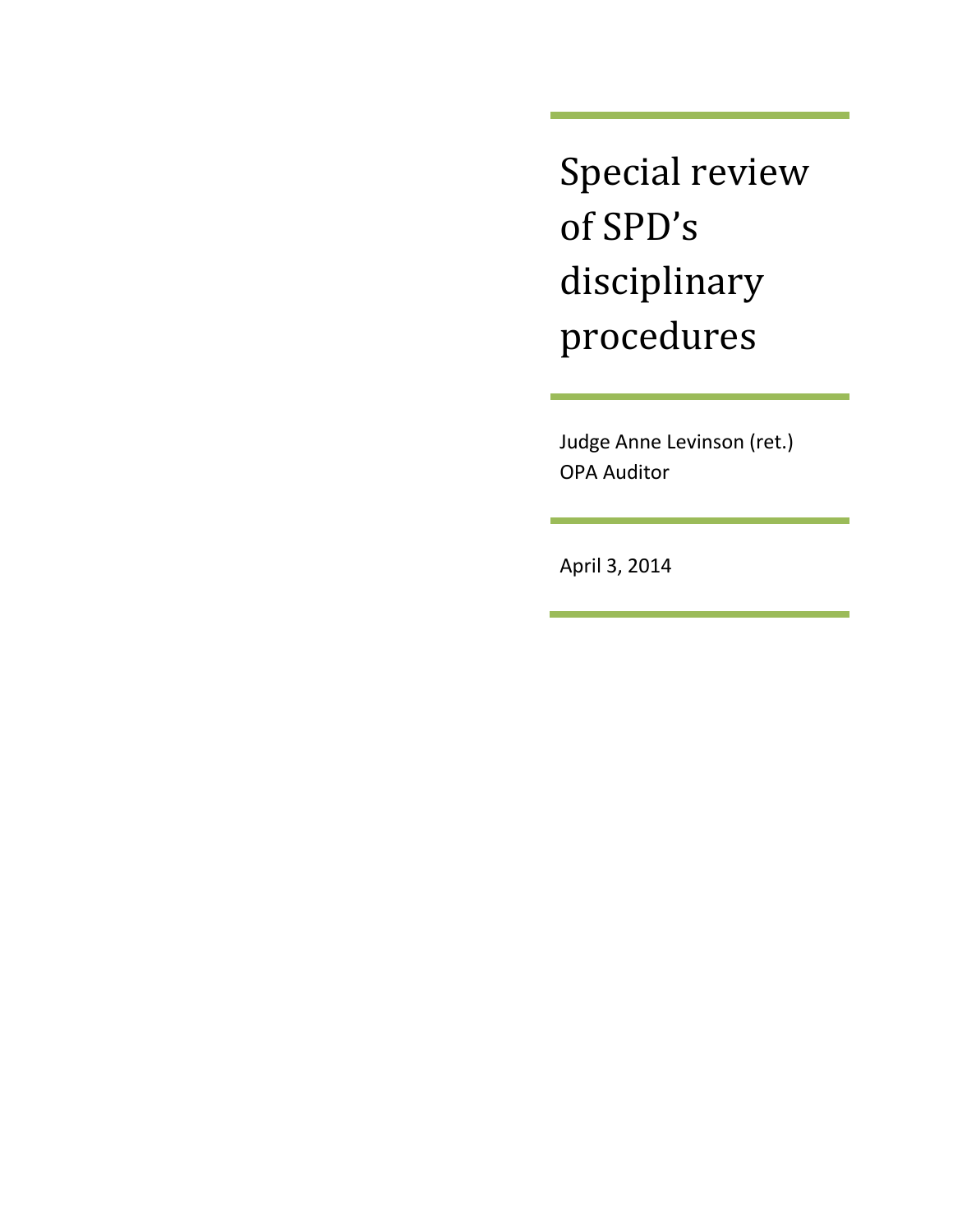### **Introduction**

An important aspect of the work of the Office of Professional Accountability (OPA) Auditor is to ensure the integrity, objectivity and quality of the City of Seattle's ("the City") police accountability system. The OPA Auditor provides independent oversight, and does not report to the Mayor, City Council or Police Department.

This review of the disciplinary and post-disciplinary processes used by the Seattle Police Department ("SPD" or "the Department") was initiated upon recent release of information that there were several cases where a previous Chief of Police's misconduct determinations were challenged by the Seattle Police Officers' Guild ("the Guild") and then settled by the Interim Chief, removing both the findings of misconduct and the imposition of discipline. Based on the initial statements made by the Interim Chief and the Mayor's Office, and information they provided to the public, I initiated this review to help ascertain what had occurred, the implications for the public and SPD employees, and to make recommendations for any needed changes to processes, policies and systems.

The City has, over the years, recognized the unique importance of the police accountability system and, unlike some other jurisdictions, City policy-makers continue to be vigilant in ensuring that the system's independence and strengths are maintained and enhanced. However, disciplinary, appellate and grievance processes stemming from complaints of possible misconduct have by and large been thought of as separate and apart from the accountability system and OPA, and have not been concurrently re-shaped over the years to reflect or better align with the evolving values underlying the other aspects of the overall police accountability system. While the complaint processing and disciplinary systems need to result in effective employee management, and not violate labor laws or collective bargaining agreements, they must also each be consistent with public expectations for fairness and accountability. Public concern over the way in which modifications were made in these recent cases, and the awareness that several other cases were also being considered for similar changes, has helped highlight the importance of that principle.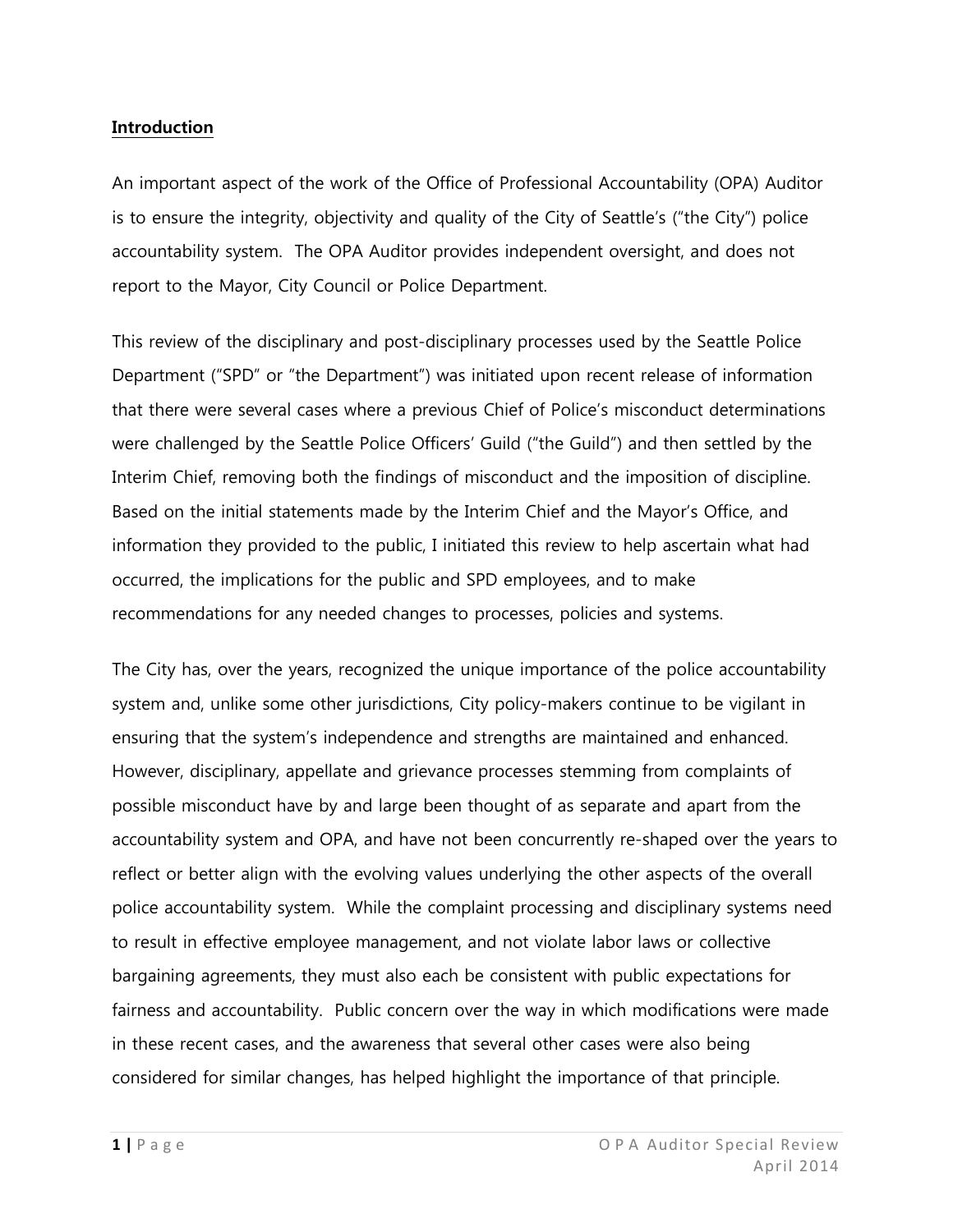### **The Process**

As I initiated this review, the Mayor initiated another review, led on his behalf by the consultant he had hired to assist with the Police Chief search. SPD then asked for additional time to produce the information I had initially requested in order to begin my review. Before I received SPD's preliminary response, it was reviewed by the Mayor's Office and then publicly released in conjunction with the results of the Mayor's consultant's review and a letter from the Mayor summarizing the information and conclusions. Normally I would have ensured that any information provided by the Department was correct before it was publicly released, in part by giving the Department's staff a chance to correct any errors, a standard part of the audit process. Also prior to any public release, I would have reviewed original documentation and files and conducted any interviews necessary to verify the information and correctly assess its implications. Because that was no longer possible, I have included below some corrections and clarifications to various statements and documents where it may be helpful for policy-makers and public understanding.

I received the Department's initial response at close of business on March 19th, along with the Mayor's consultant's review and the Mayor's letter, and have made additional requests for clarification and taken other steps in this review as quickly as possible so that any findings and recommendations could be integrated into the time-sensitive reform work of the Community Police Commission, the federal court monitor and upcoming police labor contract negotiations. Despite the importance of moving quickly, because SPD's records are not kept in a fashion that allows for easy analysis or verification, and many of the records that do exist are inconsistent with each other, it was also necessary to take additional steps to try to ensure the accuracy of information, and not to rely on second-person accounts where there might be original source information. For that reason, in addition to document and file review, I also interviewed representatives from SPD, the City Attorney's Office, the Public Safety Civil Service Commission and the former Interim Chief of Police in order to help verify information.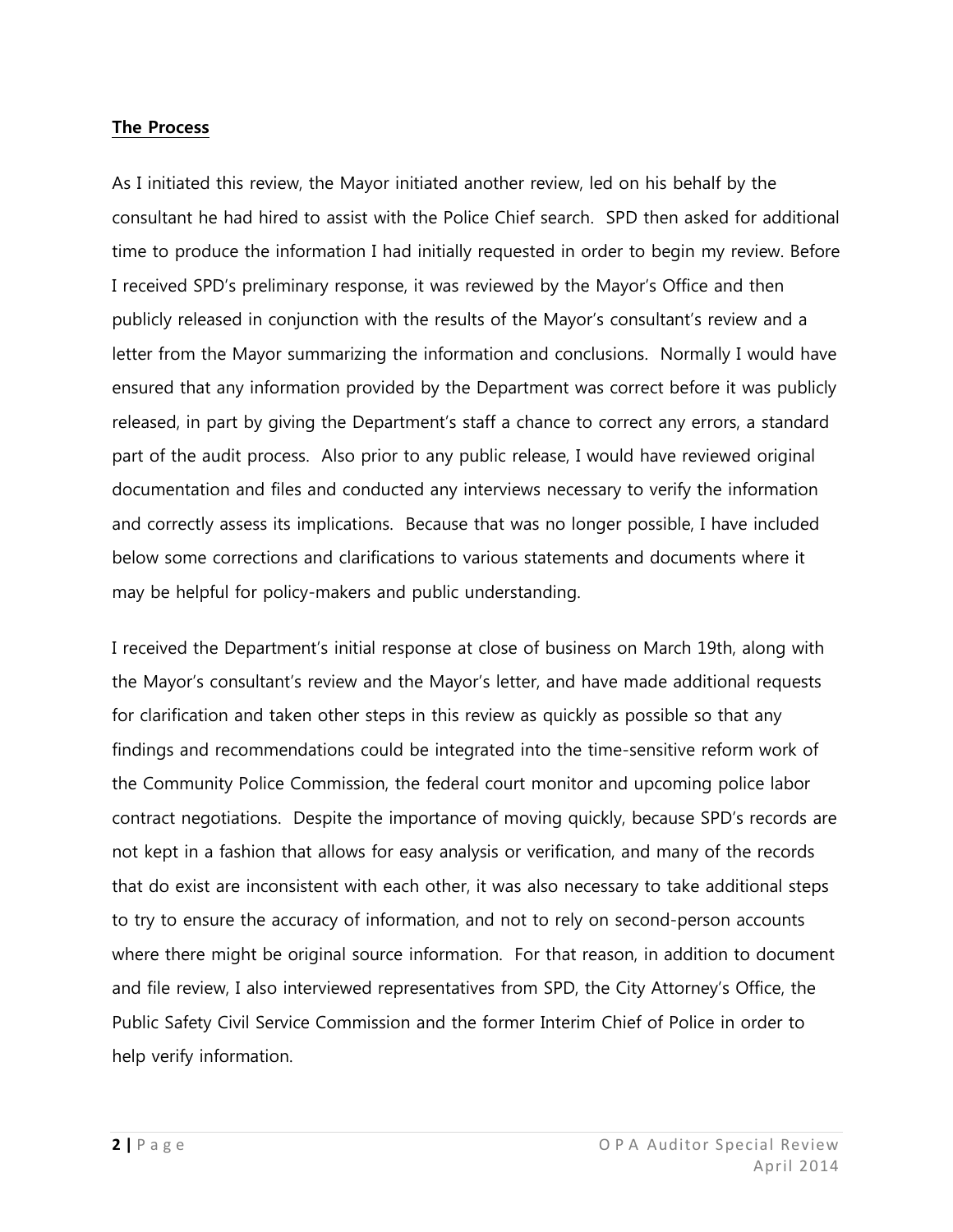## **Findings, Corrections and Clarifications to Information Provided Prior to this Review<sup>1</sup>**

- Of the six cases settled in February, five were OPA cases; one was a workplace or Equal Employment Opportunity ("EEO") case. EEO cases do not have civilian oversight and the investigations are conducted by the SPD's Human Resources staff.
- With regard to who authorized the settlements, the former Interim Chief stated in an in-person interview with me and verified in writing that he did not authorize settlement of these cases.<sup>2</sup> My review was not focused on this issue, since it was what the Mayor had already directed his consultant to address, so I did not seek other information on this point.
- In one of the six cases, the sustained finding was rescinded based on the rationale that had to be rescinded in order for training to be directed. There is no prohibition against requiring training along with discipline as part of a sustained finding, and therefore no need to rescind a sustained finding in order for training to occur.
- The "training" conducted in that case was actually self-initiated and completed by the officer soon after the incident, which occurred in July, 2013, several months prior to the case being settled and the sustained finding rescinded. It consisted of visits to roll calls and preceded by several months the later settlement of the case which removed the previous Chief's finding of sustained.
- Although some argued that those who expressed concerns about these cases being settled were either ill-informed or wrongly motivated, there were legitimate public

 $\overline{\phantom{a}}$ 

 $1$  These corrections and clarifications are not intended to be a personal criticism of anyone, and as I noted above, would normally have been done during the audit process, but because of the public statements made and documents already provided, it is important to ensure there is an accurate understanding before policy-makers move forward with next steps.

<sup>2</sup> "No, I did not approve nor give direction to anyone to approve a settlement on any of the cases. The 'September 15 meeting' was a scheduled meeting between the interested parties before a mediator. I was not at the meeting. I understand that a representative from the City Attorney/Employment Section, possibly the department legal advisor (Renni Bispham) and A/Chief Metz were present for our 'side'. At the end of the day, which was a 5 to 7 hour mediation as I recall, the SPOG was unwilling to 'give' on anything but still wanted some or all of the cases that concerned them reduced or otherwise mitigated. I instructed our 'side' to decline." - March 24, 2014 memo from Former Chief Jim Pugel in response to questions from the OPA Auditor.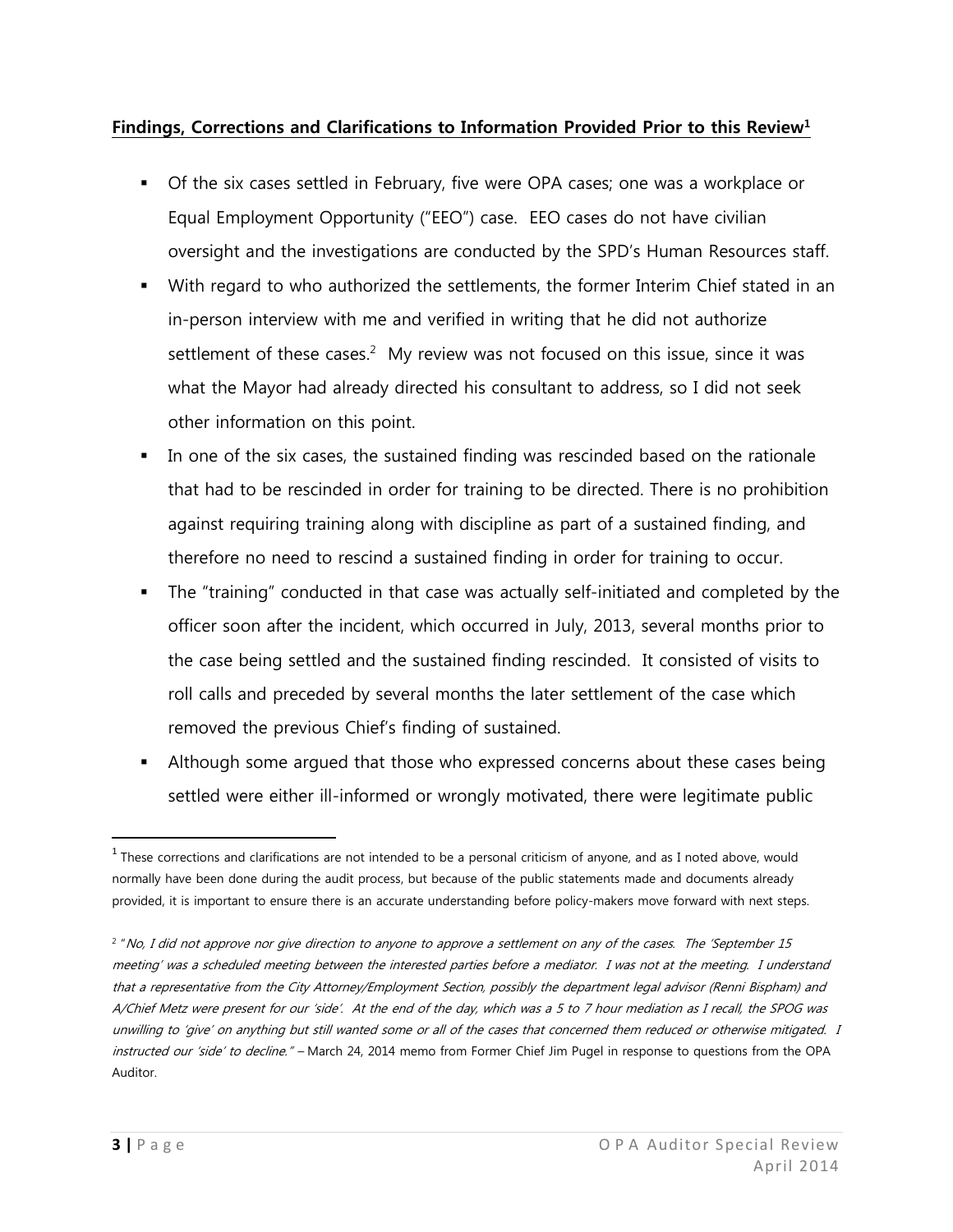policy concerns regarding whether the cases should have been settled, including the rationale for the settlement; the nature of the misconduct; whether the original discipline was initially sufficient; the degree of change in disposition and discipline; the ramifications of the changes for future disciplinary decisions for that employee and other employees; the lack of transparency; the impact on public confidence in the accountability system; whether the actions were consistent with SPD's stated values; and whether the process was well understood and viewed as having credibility by the public, policy-makers and participants.

- There were also legitimate public policy concerns about the Interim Chief then reinstating the findings and discipline for only one of the six cases, including diminishment in public trust and employee confidence in the fairness of the system<sup>3</sup>; the impression that disciplinary decisions were being influenced by political considerations; and the concern that case outcomes could be changed as a result of the race or gender of the complainant, media attention or other factors that should not be allowed to impact disciplinary decisions.
- It has been argued that the lens through which the question of settlements should be viewed is the percentage of cases which employees or their bargaining unit choose to appeal, meaning that if that percentage is low, there should not be a concern. More relevant questions to consider are whether: 1) there is a good public policy purpose for those settlements; 2) there will be ramifications for that employee or other employees with regard to future discipline; 3) there is a trend toward too many of those cases that are appealed or grieved being settled (it should go without saying that no settlement ever resulted in *greater* discipline being imposed); 4) there is a trend toward a greater number of cases being more frequently settled; 5) there is a trend toward more cases being settled with either a significant lessening in discipline or a removal of any discipline, rather than a minor reduction in discipline; 6) there is a trend toward cases being settled too early in the process rather than

 $\overline{\phantom{a}}$ 

 $^3$  The principles of procedural justice are an important factor to consider in evaluating complaint and disciplinary processes, meaning the process through which decisions are made plays a significant role in the participants' perceptions of fairness regarding the result. How something happens is often as important as what the ultimate result is.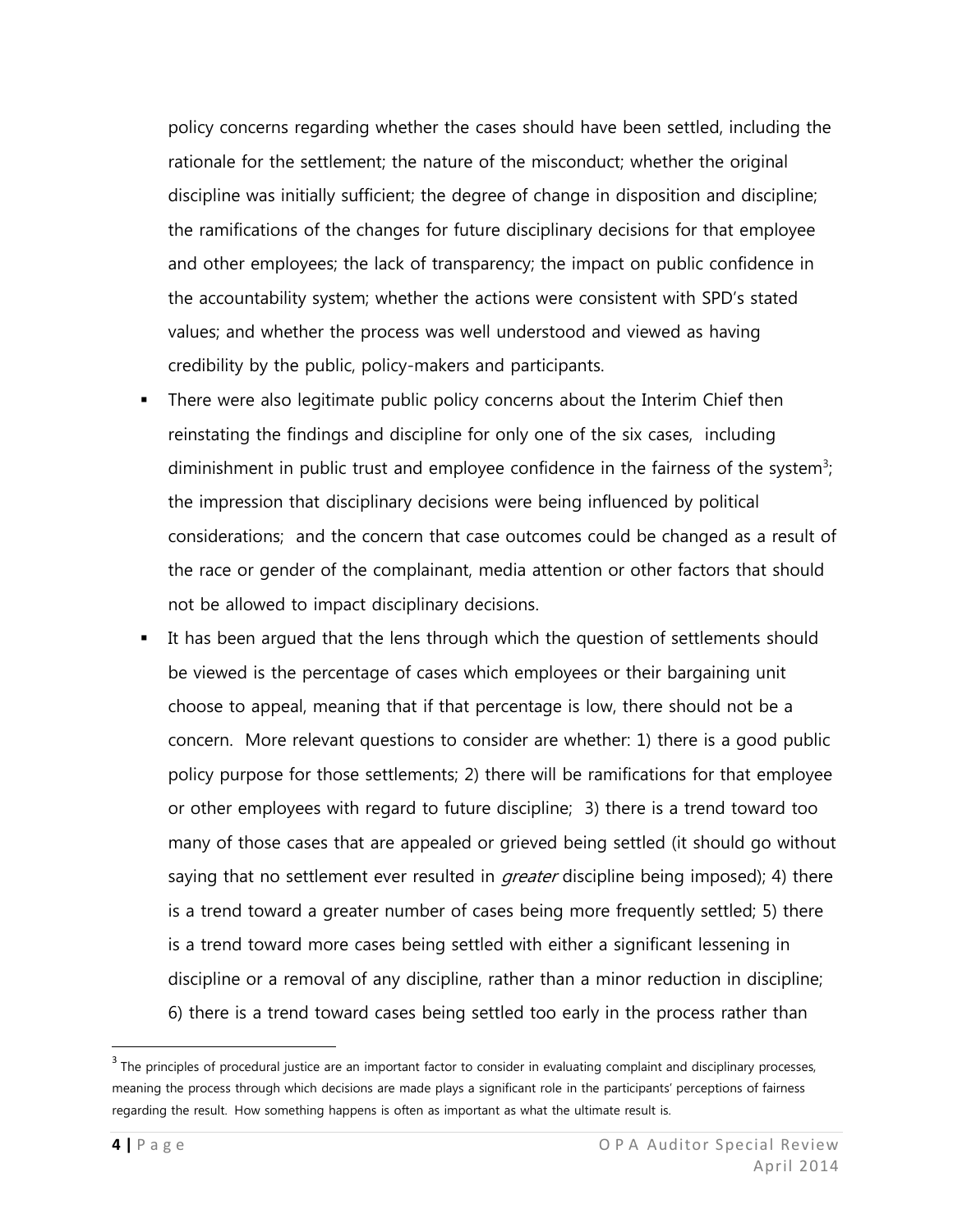requiring the appellants to make their case; and 7) the nature and specific facts of the incident and performance history for the employee(s) at issue in each case.

- The statement that "the handling of these cases was unnecessarily delayed by the previous department leadership" suggests that the length of time cases remain unresolved after an appeal is filed is a measure of the appropriateness of settling them. However, because any discipline has already been implemented (discipline is not held in abeyance while a case is being challenged) the only public policy harm from not settling a case is lack of timeliness. In contrast, there may be significant harm in acceding to the settlement demands of the appellant. The fact that a Chief did not resolve a case through settlement may in fact be an indication that he judged the appellant's settlement demands to be inappropriate given the specifics of the incident and the employee's history. The reasoning that old cases are cases that should be settled leads to the result that there is no reason the appellant should move forward with the hearing process in a timely fashion because the longer the delay, the more justification will be provided for any settlement demands the appellant makes. The lack of timeliness should have been addressed by removing the obstacles to the cases proceeding to hearing, not by settling cases if they are otherwise inappropriate for settlement as demanded by the Guild.
- These cases are not "illustrative of a flawed complaint process" as has been described by some. Settlement of cases is entirely unrelated to the complaint process.
- Nor is it correct to say that these cases were settled in this way "because of the classification process". Settlement of cases is also entirely unrelated to the classification process. Classification refers to the decision made at the time of complaint intake as to whether the case warrants a full investigation or should be referred to a supervisor. When a settlement results in a change to a finding after the investigation has concluded and the Chief has made his disciplinary decision, the case is not "reclassified". The disposition of the case is changed.
- The settlement agreements for these cases were not between the employee and the Department; they were between the Guild and the Department.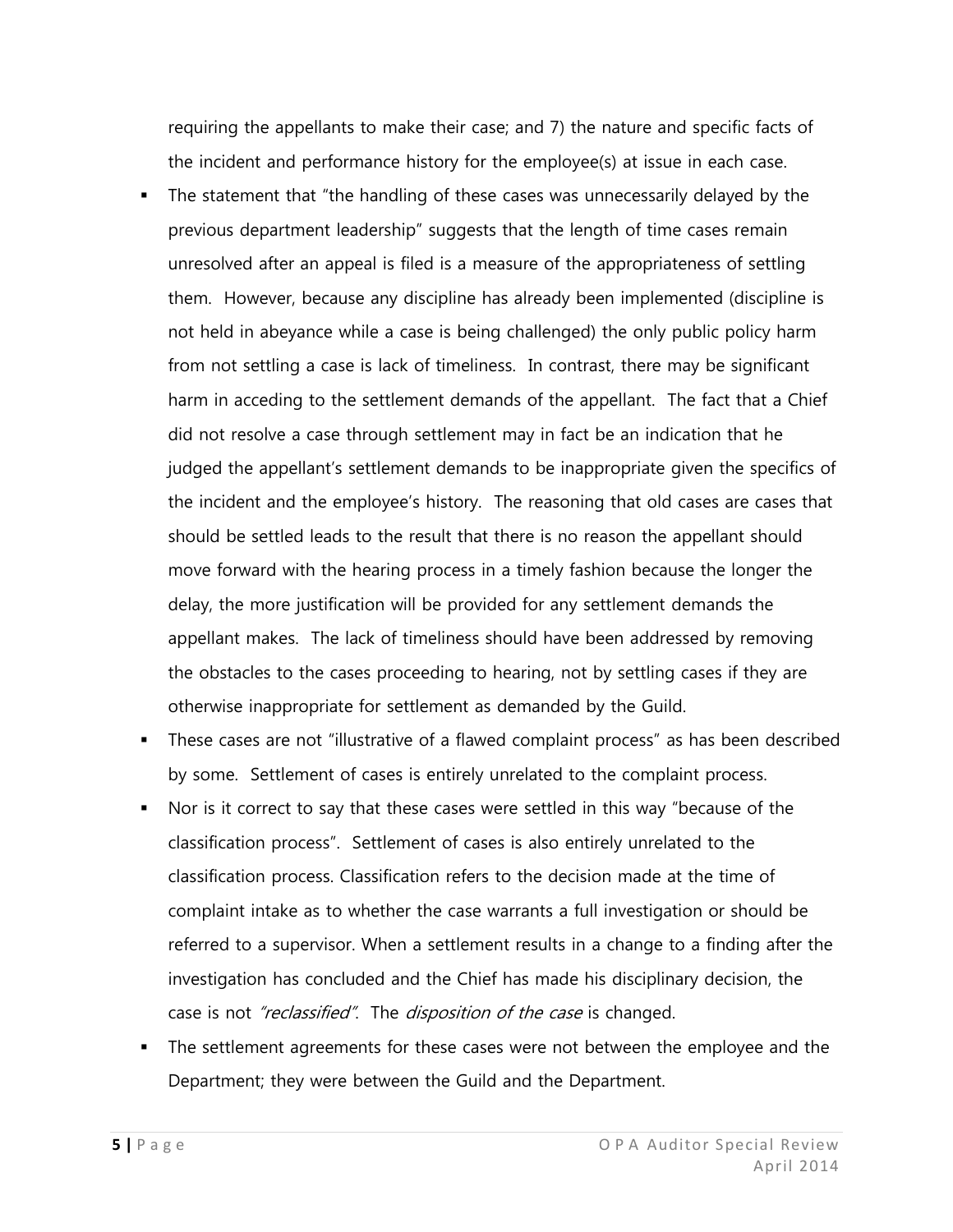- The exact number of cases that have been challenged should be readily discernible by the number of notices of appeal/grievance received by the Chief's Office.
- The RCW 41.56 obligation to bargain in good faith does not require individual cases to be bargained. It requires the City and the Department to afford the employee his or her procedural rights, meaning good faith participation in each of the steps required for grievances or appeals.
- Of the cases that were certified during 2011, 2012 or 2013 (the date of certification was how SPD chose to establish the three-year window for cases to include in their March 19<sup>th</sup> response), there were 27 OPA cases, involving 33 appeals and 31 different sworn employees in which the disciplinary decision was challenged (two employees had each challenged two cases and four cases involved multiple employees). 13 of them were grieved, 18 were appealed to DRB and 2 to the PSCSC. Notably, 23 of the 33 appeals were settled (and 20 of these were settled pre-hearing). Also notable is that in 13 of the 23 that were settled, or 57%, the sustained finding was removed. **4**
- Among the cases included in SPD's chart were also three EEO cases involving sworn employees.
- Not included in the chart were two other cases involving civilian SPD employees.
- One case listed in the chart as involving a single sworn employee actually involved two sworn employees. In responding to my request for verification of that, the Department requested the case be removed from the list because it was certified in December, 2010. (The chart does not reflect cases appealed during the period that were certified prior to 2011 or cases now being appealed that were certified in 2014.)
- One additional case meeting SPD's criteria should have been included in the chart that was not.

 $\overline{a}$ 

<sup>&</sup>lt;sup>4</sup> These totals are based on the information available in SPD records. See more below in the recommendations section about the quality of record-keeping. Additionally, I was not able to verify the 605 total "cases investigated" also referred to in the Mayor's letter for the three-year period. The number of cases classified for investigation in this period was 577, the number closed after investigation was 564 (some would not be closed until the following year depending on what month they were commenced) and the number of investigations I reviewed during that period was 597.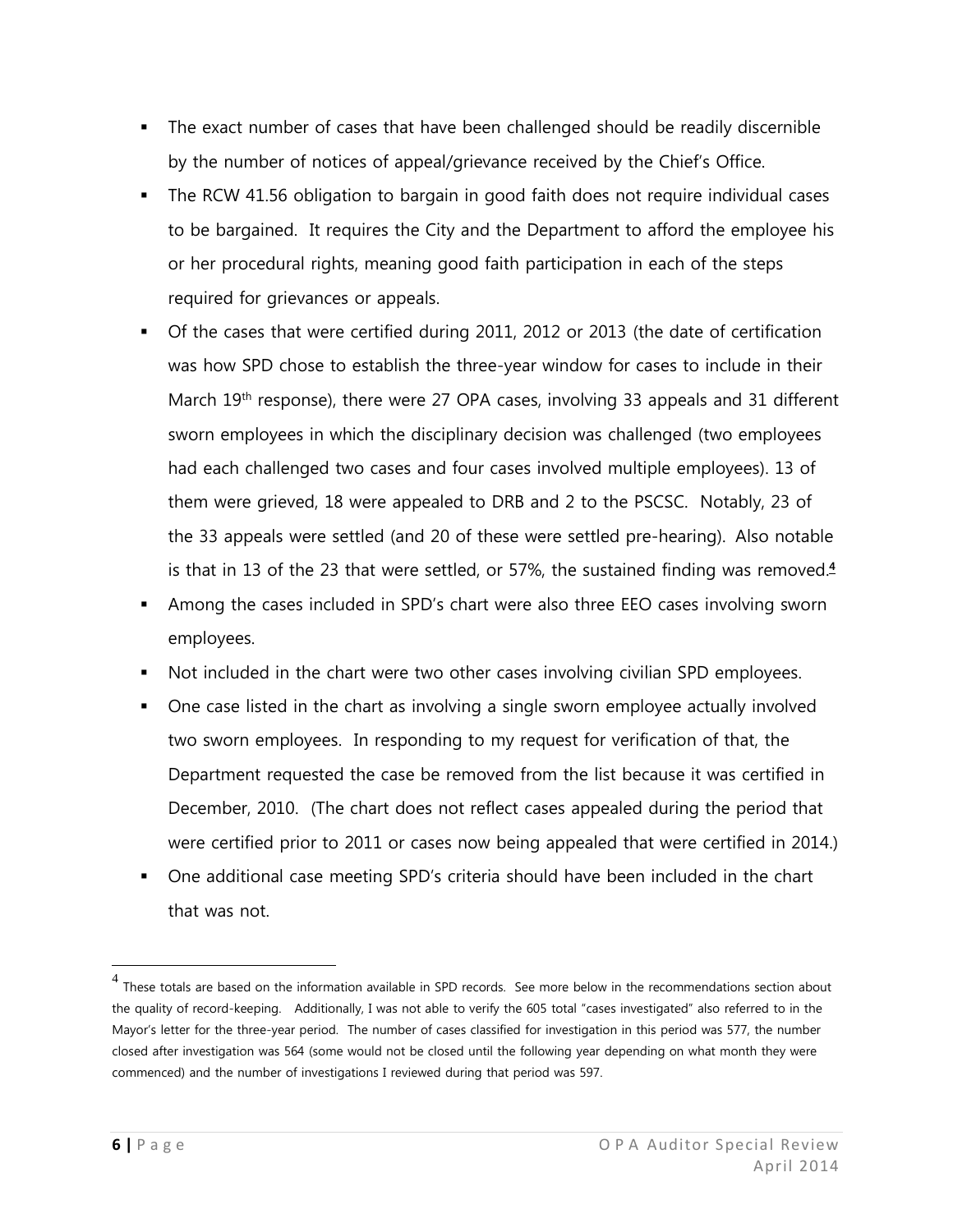- Another case that was included in the chart was in process of being modified without having been challenged, a practice that should not occur. It is now being corrected to reflect the recommended findings of the OPA Director.
- None of the cases appealed were decided by the Public Safety Civil Service Commission during the three-year period. And only two of the cases appealed were decided by a Disciplinary Review Board during the three-year period.
- I had also requested SPD indicate which of the cases had been referred to the City Attorney's Office (CAO) for representation. The chart instead listed those cases that SPD believed had "involved" the CAO in "some level of discussion". SPD was not able to verify which cases were formally referred to the CAO for representation. CAO records indicated several of the cases listed were not referred and at least one was not referred for several months after notice of appeal.
- The Department and OPA published materials and internal records have always referred to disciplinary cases as "closed" after the employee is sent the Chief's final disciplinary decision at the conclusion of the OPA process.
- No SPD or OPA monthly, annual or other reports provide information to the public or policy-makers explaining that dispositions or discipline have been changed for any cases that were previously reported as closed.

## **Recommendations**

 **Ensure that disciplinary and post-disciplinary processes and decision-making take into account the importance of public trust in, and employee respect for, the integrity of the police accountability system.** 

Business needs and liability concerns will always be considerations in any matter involving employee conduct. However, policy-makers and those involved in police disciplinary processes on behalf of the City must be mindful that police conduct cases do not simply involve the usual issues of employer/employee relations. These cases instead require that those usual concerns be balanced against the need for fairness, public trust, and a robust, independent, and transparent police accountability system which the City, to its credit, has worked hard to create. That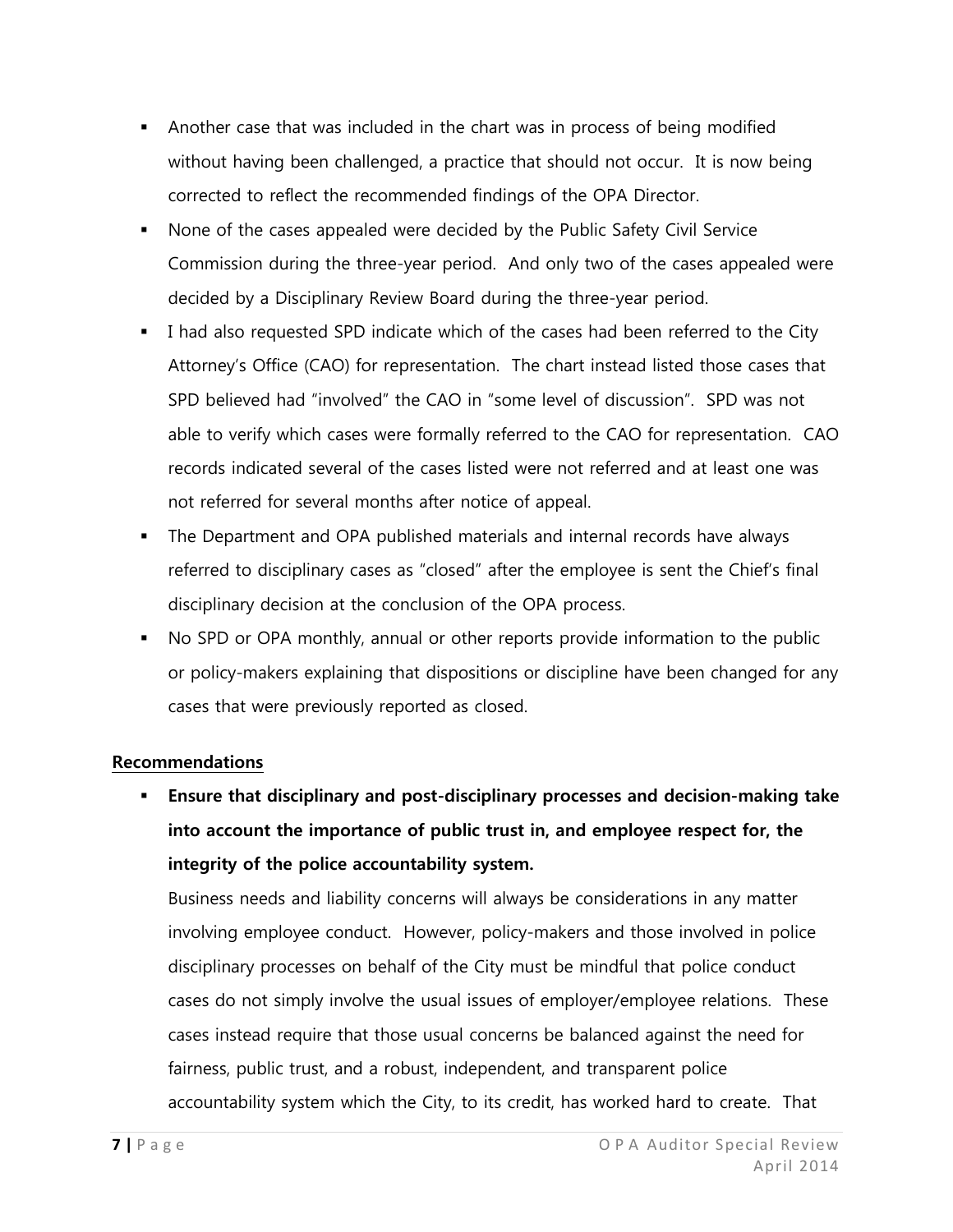system is undermined if disciplinary and post-disciplinary processes and decisionmaking do not reflect the same values on which it was built.

 **Create a single appellate entity that reflects fairness to all parties, rather than continue to have two different bodies to which employees may appeal (in addition to filing grievances), both of which have police employees as members.**  The Collective Bargaining Agreement (CBA) between the City and the Seattle Police Officers Guild (Guild) representing officers and sergeants has been re-negotiated over the years to provide SPD employees two different avenues to appeal disciplinary decisions. This is *in addition to* the option to file grievances for contractual violations and those cases where the only discipline imposed is a written reprimand. One path for appeals is through the City's Public Safety Civil Service Commission (PSCSC), an entity required by State law. It was created by City ordinance based on Chapter 41.12 RCW, which provides that each City and County must have "a civil service commission which shall be composed of three persons". The PSCSC also establishes rules for hiring and promotions. The PSCSC has three members with fixed terms, one appointed by the Mayor, one by the City Council, and one elected by a majority vote of police and fire appointees (this approach is solely a creature of the ordinance; it is not required by State law). If the Guild does not want to pay for representation before the PSCSC, the employee either represents him/herself or must pay for legal representation.

The other avenue for appeals is the Disciplinary Review Board (DRB), which was created solely by the CBA and is not part of City ordinance or State law. The DRB also has three voting members. They are appointed as cases are appealed, and the CBA requires that two members are SPD employees, one of whom must hold the rank of Lieutenant or above, and one who must be a member of the Guild's bargaining unit. The third, the chair, is selected from among a pool of arbitrators by agreement of the parties. It is the Guild who files appeals to the DRB, provides the legal representation and proposes settlements.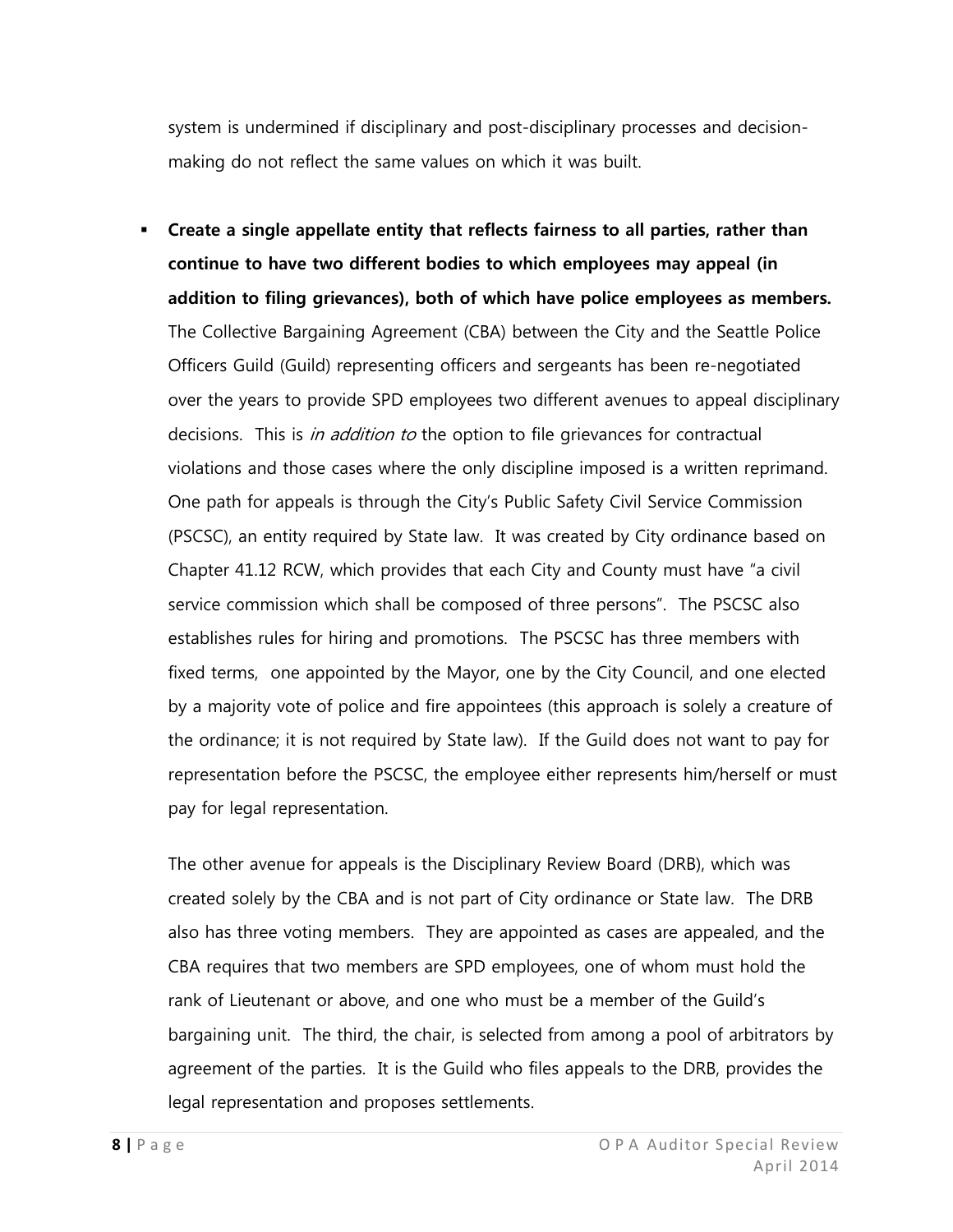Having active members of the Police Department hear disciplinary appeals and set the rules for hiring and promotions creates a real, and the perception of a conflict of interest, and does not reflect the values of fairness and public trust underlying the City's police accountability system. Therefore, the City should require police disciplinary appeals to go to the PSCSC and should change the membership of the PSCSC so that: 1) each member has the necessary expertise; and 2) there is not a sworn officer as a member, so that the public and complainants can have more faith in the fairness of the appellate process. The City should also consider making the chair of the PSCSC a City hearing examiner and giving her/him authority to conduct the hearings (the other members would be involved in the setting of rules or exams).

 **Create enforceable timelines (that cannot be mutually agreed to be waived absent exigent circumstances) for each aspect of the disciplinary process following a recommendation of a sustained finding by the OPA Director to the Chief.** 

There should be publicly-described, enforceable, time limits for all post-investigation steps, including command staff review, employee's initial notification, Loudermill hearing, Chief's decision, employee's final notification, agreement on an arbitrator, appellate hearing, appellate ruling, and notification to all relevant parties of results of appeal. To be meaningful, there should be consequences and reporting requirements for delay.

 **Eliminate "Training Referral" as a separate finding and add a management action requirement where management erred.** 

Despite statements to the contrary, training has been and remains an option that the Chief can require in addition to discipline once a finding has been sustained. A separate "training referral" finding is not required. For those cases in which either the employee was not at fault or there were other reasons for the policy violation, a determination of something along the lines of "Department Management, Policy or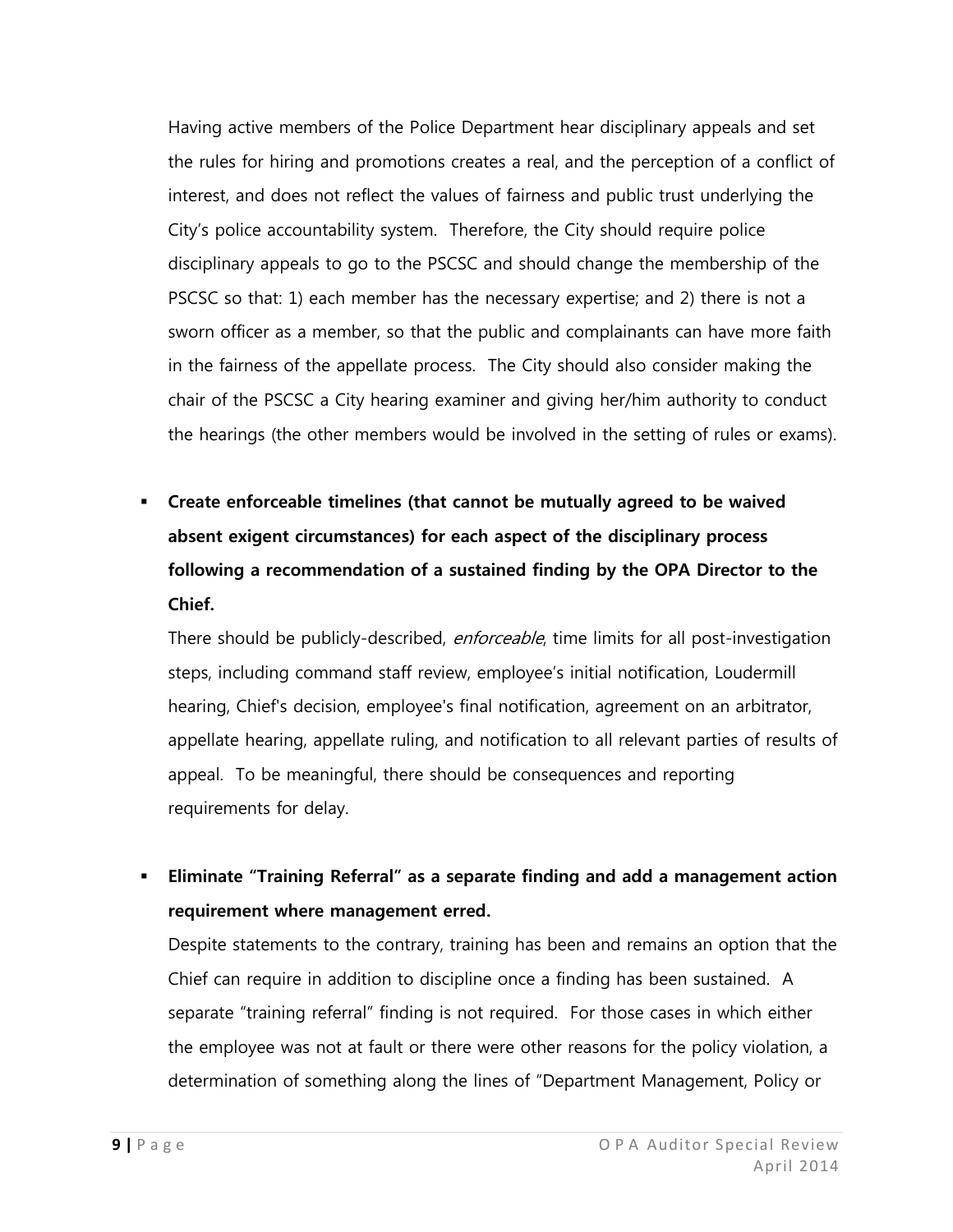Training Failure: Correction Required" should be made. The OPA Director would recommend the required follow-up by the Department, and the Chief would have 30 days to respond as to how the identified problem will be addressed. The OPA Director and the OPA Auditor would review the Chief's response for completeness and timeliness as already occurs in cases referred to supervisors for follow-up. This approach will address the concern raised, rather than taking no action because the employee was not responsible or only partially responsible for the policy violation.

 **For those cases in which it would provide an important balance of perspective and information, incorporate into the process the opportunity for the OPA Director to recommend that the Chief of Police hold a meeting with the complainant in the same timeframe that the Loudermill hearing is held for the employee.**

While employees have important due process rights, the disciplinary process can appear to the public as unfair because the employee has contractual rights that the complainant is not afforded. For example, the employee is given the choice of having his or her bargaining unit representative with him or her during the investigation interview, the employee's chain of command provides their view to the Chief as to whether they agree or disagree with the OPA Director's recommended finding and provides their thoughts about appropriate discipline, and the employee is afforded the opportunity to have a meeting (known as a Loudermill hearing) with the Chief before the Chief makes his or her final decision. After all this, the employee also has the right to appeal the decision. The complainant is not afforded any of these rights and the Chief's interaction with the complainant is only based on the written investigative record. There are cases, especially those where credibility determinations are material, for which it would be valuable for the Chief to hear directly from the complainant, so that the Chief can weigh that perspective along with what he or she has heard from the employee, the union, the OPA Director and the employee's chain of command.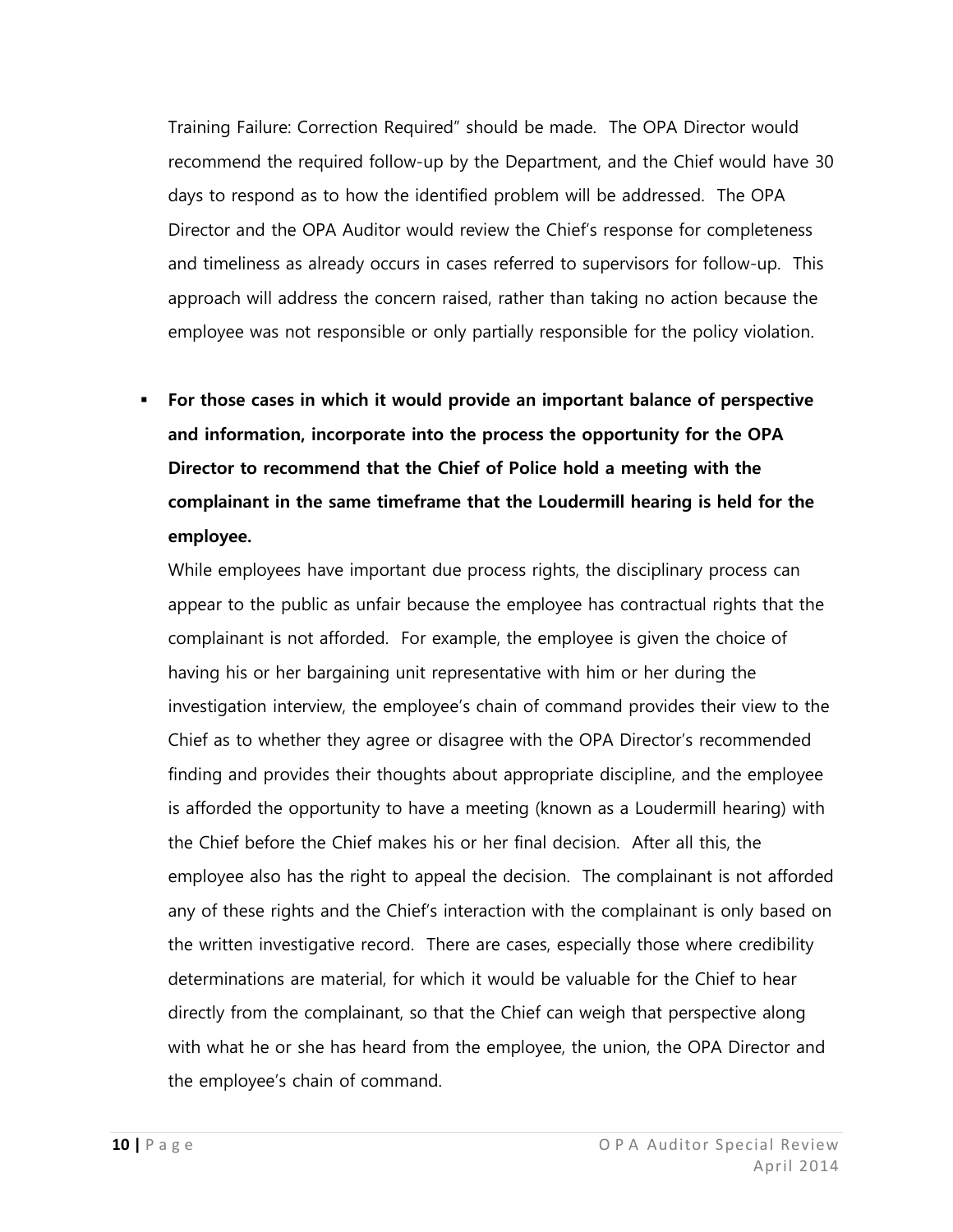- **Require that any hearings for police disciplinary cases be open to the public.**  Public Safety Civil Service Commission hearings are open to the public. The Disciplinary Review Board hearings are not.
- **Require the employee or bargaining unit representative to disclose during the investigative process any witness or evidence they believe to be material or be foreclosed from later raising it in the Loudermill hearing, grievance or appeal as a rationale for arguing the Chief did not have "just cause" for his or her decision.**
- **Consider using a hearing examiner in lieu of arbitrators for any non-PSCSC cases, and require both sides each to have at least two attorneys available to work on appeals. This would minimize the delays caused by the unavailability of arbitrators and counsel and address the incorrect incentives inherent in the selection of arbitrators.**

While the contract requires the parties to reach agreement on a list of arbitrators for DRB appeals, it is silent as to how often the list must be refreshed to ensure those arbitrators are actually available. The current list has languished and cases have been unable to move forward because there are no available arbitrators. Additionally, arbitrators will only be chosen if the parties both agree, which means that essentially one party holds veto power. There is also a financial incentive for arbitrators to 'split' decisions so that they will continue to get selected by both parties in the future. Meeting disciplinary timelines when schedules are heavily reliant on the availability of arbitrators, counsel and witnesses may weaken the City's ability to defend the Chief's decisions and/or to negotiate a fair settlement, thereby undermining public trust. The practice of mutually selecting arbitrators provides little reason for any bargaining unit to proceed with the case in a timely fashion, and limits the pool of arbitrators to those not perceived as favoring either side, which affects both quality and quantity.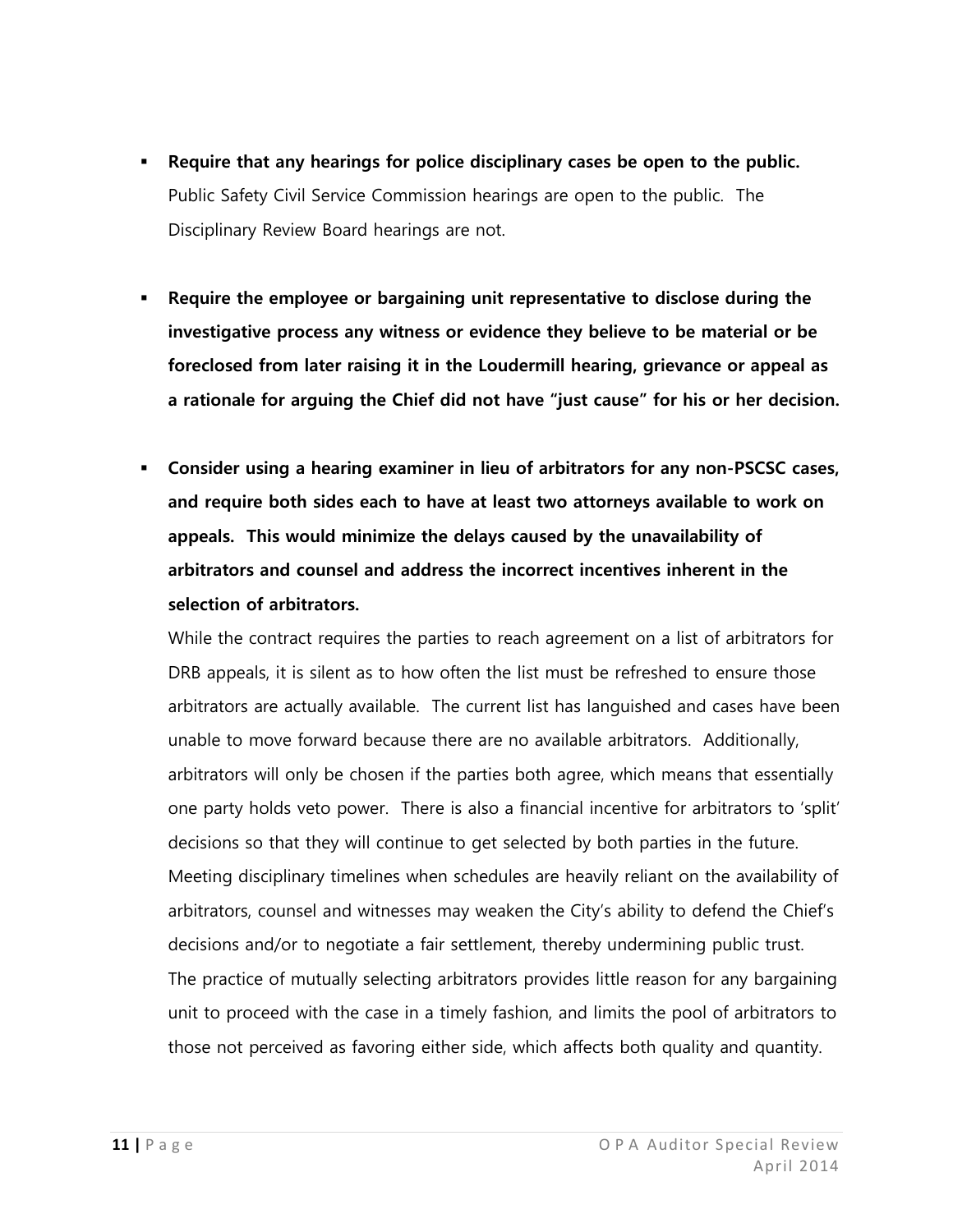**Amend SMC 3.28.812 so that it includes cases in which the Chief initially agreed with the finding and imposed discipline, but that finding was later modified through a grievance or an appeal. Also clarify that the OPA Director and OPA Auditor will be copied on any written statements sent to the Mayor and Council under this section.**

SMC 3.28.812A codified a recommendation from past reviews of the City's police accountability system to require the Chief to provide a written explanation to the Mayor and City Council whenever he or she decided not to follow the OPA Director's recommended disposition (finding) of an OPA case. SPD does not perceive that SMC 3.28.812A includes cases in which the Chief initially agreed with the findings and imposed discipline but he or she agreed to later modify it as part of a grievance or appeal settlement. Amending the language will make that requirement clearer.

- **Require consultation with the OPA Director and City Attorney's Office by whoever is charged with making substantive decisions related to appellate strategy, settlements, or other resolutions for appeals or grievances related to police disciplinary decisions. Ensure as well that those tasked with decisionmaking understand that the usual business considerations must be only part of the equation, along with the importance of public trust in, and employee respect for, the police accountability system, as well as any potential ramifications for progressive discipline for future misconduct by that employee, and disciplinary decisions and appeals for other employees. Also make clear that if the Chief feels strongly that a case should not be settled, it should not be.**
- **Ensure all aspects of the disciplinary and post-disciplinary processes are entered into SPD's software database (currently AIM, soon to be IAPro), that each step is accurately reflected, that relevant documentation is included, and that roles and responsibilities to keep and maintain these records are clearly assigned.**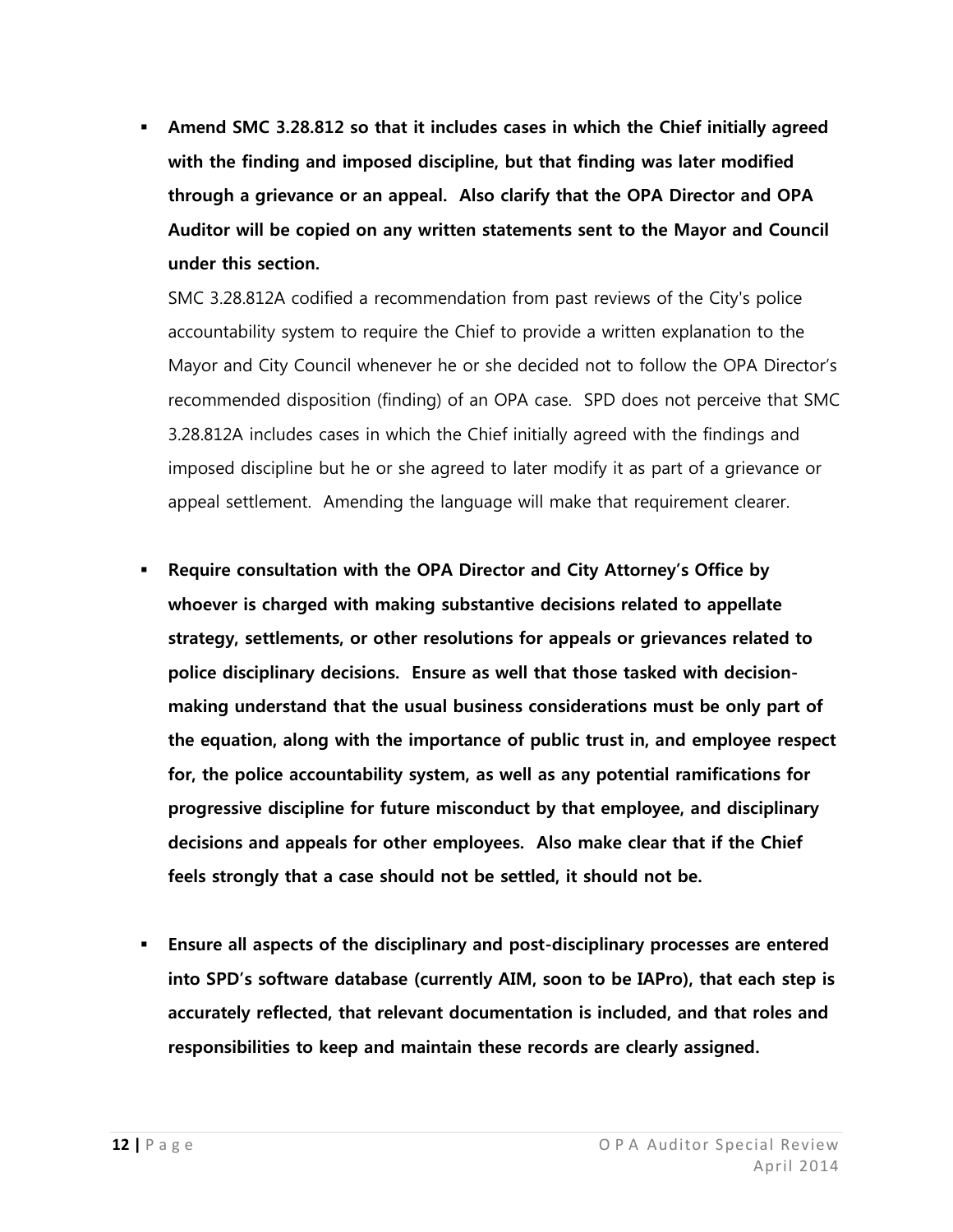SPD does not record into *any* database any steps related to, or any documentation of, the employee disciplinary process after the OPA Director forwards his or her recommended disposition (findings) to the Chief and Chain of Command. The only electronic records consist of an excel spreadsheet created by OPA administrative staff who must rely on an informal practice of email communications from SPD legal counsel for any information, the completeness and accuracy of which varies from case to case. SPD's database should reflect when: 1) the initial command staff discipline meeting was held; 2) the notice of proposed disciplinary action was sent to the employee; 3) the Loudermill hearing was held (or if the employee declined); 4) the Chief's discipline decision was made; 5) the final disciplinary action report was sent to the employee; 6) a notice of appeal was filed (or if no appeal was filed by the required deadline); 7) a referral was made to the City Attorney's Office (CAO) for representation; 8) a notice of appearance by the CAO was then filed; 9) any discipline was implemented (it is to be implemented immediately and not delayed by any pending appeal); and 10) any other significant actions that occur in the grievance or appellate process. The relevant documentation reflecting each of these steps must be electronically included in a consistent and rigorous manner.

# **Enact protocols to ensure the accuracy of all documentation related to the disciplinary and post-disciplinary processes.**

As noted above, record-keeping for disciplinary and post-disciplinary processes is inconsistent, varies from person to person and from case to case, and is often incomplete, without even the basic information included in case files. There should be clear protocols to ensure that necessary documentation is maintained by the Chief's Office or Human Resources (since they are lead for these aspects of the process) and distributed to OPA administrative staff so that every file has consistent and complete documentation.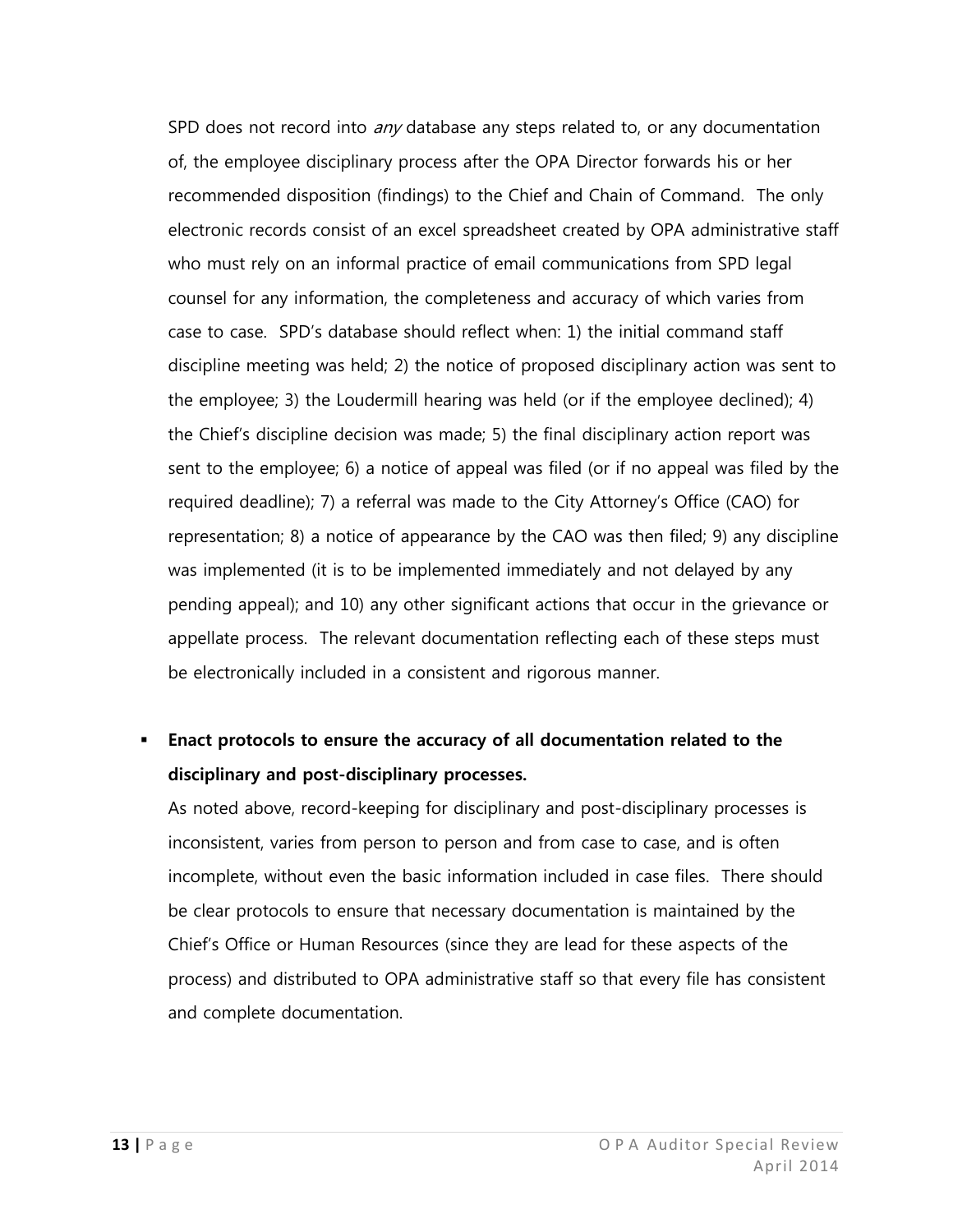**To enhance the City's ability to have an arbitrator or other appellate body uphold a Chief's disciplinary decision, SPD should keep a meticulous discipline matrix that can be submitted as evidence to prove that the Department has made every effort to treat the employee comparably and has appropriately taken into consideration exacerbating or mitigating circumstances.**

There are two types of discipline matrices which are often used by police departments to guide disciplinary decisions. The first includes pre-determined levels of discipline for various types of misconduct, takes into account employee history, and allows consideration of mitigating factors. Some argue that such a matrix is a mandatory subject of bargaining. The second type is used not to guide initial disciplinary decisions, but to keep track of those decisions and includes sufficient detail that the employer can offer it to prove on appeal that the discipline was consistent among employees in similar circumstances and that various mitigating circumstances were considered. At a minimum, SPD should be using the latter.

 **Require immediate referral to the City Attorney's Office once a bargaining unit or employee has filed a notice of appeal with the Chief's Office.** 

The employee is required to file notice of intent to appeal to the PSCSC within 10 days and the bargaining unit must file notice of intent to appeal to the DRB within 30 days. There have been cases in which there was then either no referral to the City Attorney's Office or it did not occur for several months after the Chief's Office received a notice of appeal.

 **Require that any settlement agreement, proposed court order or other resolution of a police disciplinary case must be drafted and/or finalized by the City Attorney's Office and may not be executed without the City Attorney's Office final review.**